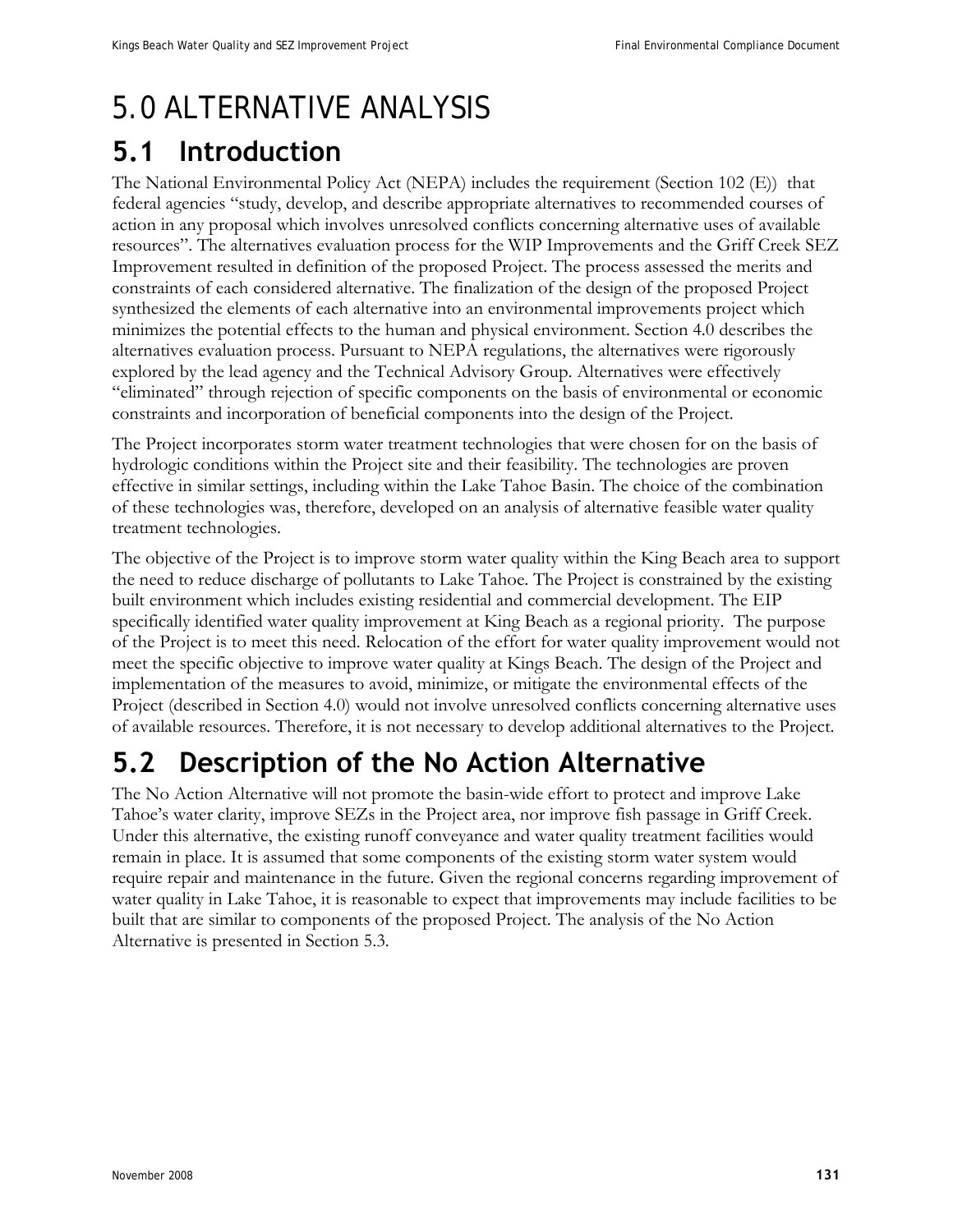# **5.3 Analysis of the No Action Alternative**

# **5.3.1 Aesthetics**

The No Action Alternative would not result in any known changes in the aesthetic quality of the Project area. However, relative to the Proposed Project, no improvement to existing exposed soil areas or degraded stream channels would be expected. Continued erosion along Griff Creek and other water conveyance structures would be expected to continue. Relative to the Proposed Project, existing and ongoing adverse effects related to erosion would remain and continue.

# **5.3.2 Agricultural Resources**

The Project area does not include any known agricultural resources. Therefore, no effects on agricultural resources would be expected under the No Action Alternative. Therefore, potential effects to agricultural resources under the both the Proposed Project and the No Action alternative would not be expected.

# **5.3.3 Air Quality**

Under the No Action Alternative, the expected effects on air quality would remain similar to those under existing conditions. The primary source of air emissions would be vehicular traffic and construction activities related to permissible development. The permissible development may include repair or maintenance of existing storm water facilities that would be improved by the Proposed Project. Similar to the environmental effects described for the Proposed Project, the repair and maintenance activities would involve temporary construction activities and associated shortterm air emissions.

# **5.3.4 Biological Resources**

Under the No Action alternatives, the construction activities required for the Project would not occur. The short-term adverse effects on biological resources related to disturbance of habitat for plants and wildlife during construction of new water quality improvements would not occur. However, impacts may occur during construction activities associated the repair or replacement of existing storm water facilities. The Alternative would not result in disturbance of wetlands. However, long-term improvements to the habitat on stream channels proposed by the Project (i.e., channel stabilization and revegetation) would not occur.

# **5.3.5 Cultural Resources**

Known and unknown cultural resources within the Project Area could be disturbed during permissible development activities under the No Action Alternative, including repair or replacement of existing storm water facilities. Information developed during evaluation of potential effects of the Proposed Project provides important evidence of cultural resources which could used to facilitate recognition and avoidance or minimization of the potential adverse effects. Implementation of the required appropriate actions to avoid or minimize adverse effects would be similar under the Proposed Project and No Action alternative.

# **5.3.6 Environmental Justice**

No environmental justice issues would be presented by the No Action Alternative.

# **5.3.7 Geology and Soils**

The geologic conditions at the Project area would remain similar under the proposed Project and the No Action alternative. The permissible activities within the Project area may include the construction of structures and construction conditions (i.e., excavation for utilities or structures to depths below the groundwater table) that may cause or be affected by unstable geologic, soils, or seismic factors (including seismic shaking, soil collapse, or expansive soils). The potential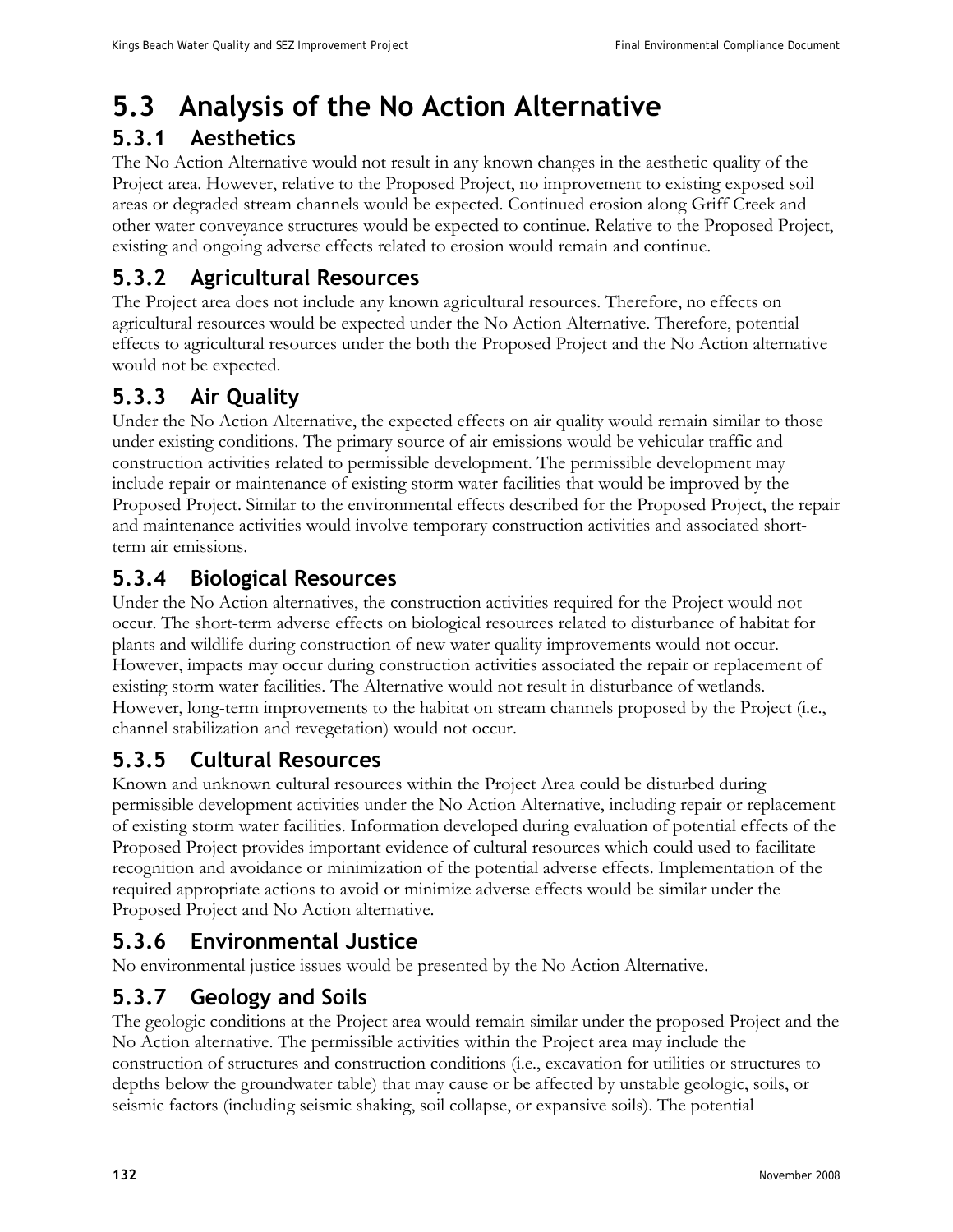geologic/seismic effects on existing or future development would be comparable under the Proposed Project and No Action alternative.

# **5.3.8 Growth Inducing Effects**

No growth inducing effects would be expected under the No Action alternative.

#### **5.3.9 Hazards and Hazardous Materials**

As described for the Proposed Project, the Project area includes areas of known or suspected releases of hazardous materials. Under the No Action alternative, the use, storage, and disposal of hazardous materials would be regulated by the federal, state, and local regulations for the management of hazardous materials. These conditions would be similar to those presented by implementation of the Proposed Project. All construction projects permissible under those regulations that would involve the operation of heavy construction equipment would be similar to those described for the Proposed Project. The construction activities would similarly be temporary. The Proposed Project does not include facilities that would require permanent storage, use, or disposal of hazardous materials. Environmental effects related to the Proposed Project and the No Action alternative would be comparable.

# **5.3.10 Hydrology and Water Quality**

Under existing and expected future conditions, the storm drainage system provides inadequate treatment of water quality. Additionally, conveyance of storm water runoff in stream channels and SEZs is adversely affected by undersized culverts. Physical barriers present fish passage limitations on Griff Creek. These adverse hydrologic conditions would persist under the No Action alternative. Relative to the Proposed Project, increased discharges of sediment to Lake Tahoe would be expected. Flooding potential for the flood hazard zone within the lower Griff and Deer Creek drainages would remain the same.

# **5.3.11 Indian Trust Assets**

No impact on Indian Trust Assets would be expected in the No Action alternative

# **5.3.12 Land Use and Planning**

Current commercial, residential, public service, recreational, industrial, and resource management land uses would persist under the No Action alternative. These uses would continue to be regulated under existing land use laws and regulations. Implementation of the Kings Beach Community Plan and the Kings Beach Industrial Community Plan would be expected. However, realization of the goals and objectives in the plans for watershed improvements for erosion control, runoff control and SEZ restoration could only occur if a substantial public works project (similar in purpose and scale to the Proposed Project) was developed and implemented.

# **5.3.13 Mineral Resources**

There are no identified mineral resources or active mining activities within the Project area. Similar to existing conditions, no mining of mineral resources would occur and no loss of availability of mineral resources would be expected under the No Action alternative.

# **5.3.14 Noise**

The existing noise environment within the Project area would not change under the No Action alternative. The primary source of noise would be traffic on major thoroughfares (including within the Commercial Corridor). Temporary construction projects (similar to those activities related to the Proposed Project) could generate short-term increases in noise levels. Such activities would be regulated (as those related to the Proposed Project) by the Placer County Code and TRPA Code of Ordinances. However, project-specific controls are necessary to ensure that environmental effects related to short-term construction noise are minimized.